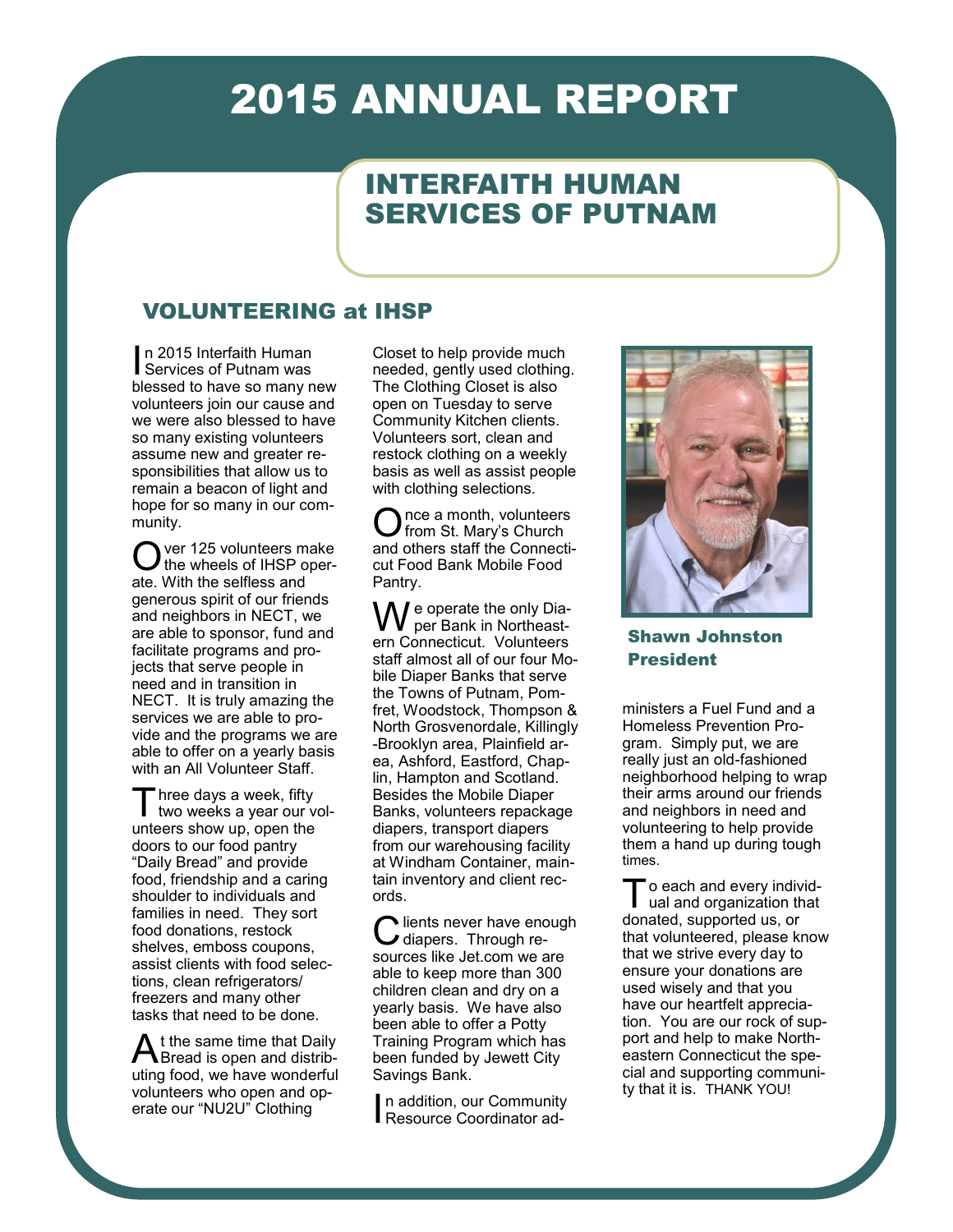

In 2015 Good Bug Gardens donated 800 lbs. of fresh produce and fruit.



For Good Bug Gardens, dropping off veggies at Daily Bread is something we're both happy and proud to be doing. When we started our small produce, herb and fruit farm a couple of years ago, we wanted to get our food into the hands of families that care about eating healthy. At Daily Bread, we know that the food we've worked so hard to grow is going to exactly those people. It's a wonderful feeling to be able to

provide something that we love, and that nourishes and sustains the community around us. In our minds, that's what farming is all about!

Good Bug Gardens is a Community Supported Agriculture Farm located in Sterling, CT. On their two acres they are growing produce and herbs chemical-free, with a system centered on promoting biodiversity. Everything in the CSA is grown right at Good Bug Gardens. They choose the best tasting varieties of familiar favorites, and spice things up with exotic and exciting new fruits and veggies. They believe that a good farm succeeds by growing a healthy ecosystem. That's why they never use anything ending in -cide.

Andy Meeks at Good Bug Gardens has been providing fruits and vegetables to Daily Bread since 2012.



#### QVCC STRIDE Program Uses IHSP-NU2U CLOTHING CLOSET

When the Quinebaug Valley Community College needed clothing for their STRIDE Program, they turned to the IHSP-NU2U Clothing Closet. The STRIDE Program helps incarcerated individuals transition back to their families and their respective communities.

One aspect of the program is the need for clothing to help inmates that have no means to

purchase the necessary clothing for work release and other assignments. The NU2U Program Coordinator, Bernice Mazzarella, jumped in to action to help meet this need.

According to Julie Scrapchansky, CPCC, at QVCC, "STRIDE is thankful for the generous donations you have given. The men who have received the clothing are especially thankful to IHSP. We appreciate the hard work you do for our communities."

"I just want to be the nice man at the Food Bank who treats people with respect and dignity."

#### I am embarrassed to say that it took me to age 54 to finally find my way to Daily Bread.

WHY DO YOU VOLUNTEER?

Karen has volunteered for over 17 years, so I am certainly familiar with the mission.

After wrapping up 20 years on the NECT Chamber of Commerce board, I decided to allocate that time to Daily Bread. I started in January and find myself looking forward to my monthly shift. This is hands down, the most meaningful work I have ever done in my life.

My goal each month is simple: I just want to be the nice man at the food bank who treats

people with respect and dignity. It is truly God's work as prescribed in Matthew 25.

Gary Osbrey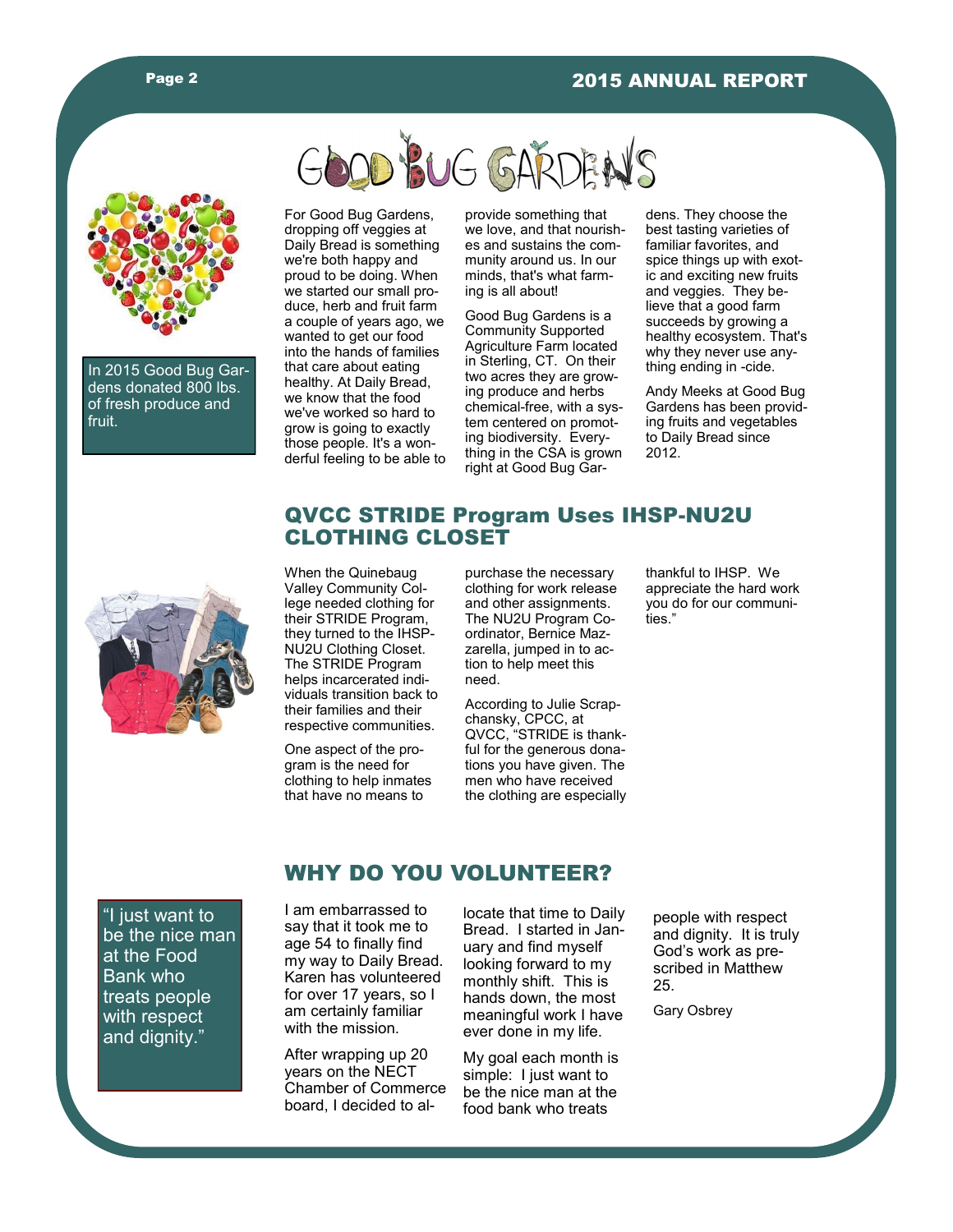#### RECTORY STUDENTS VOLUNTEER AT DAILY BREAD Dawn Chmura, Director of Communications, The Rectory School

Every year, members of The Rectory School community gather together on Martin Luther King, Jr. Day in support of the national day of service. Rectory's Headmaster, Fred Williams, is often heard to say, "MLK Jr. Day of Service is perhaps one of the most important days of the academic year." Mr. Williams believes that positive character development includes helping others, and the national day of service is a great opportunity to reinforce this important message.

For the past several years, a small group of Rectory's middle school students, led by teachers Miriana Zerpa and Wayne Richardson, volunteer at Daily Bread.

"This is a very eyeopening experience for the group," Mrs. Zerpa comments. "The students helped organize the shelves, sort food bags, and clean the facilities. Students spoke about how good they felt knowing they were helping the community and how this

experience revealed to them the importance of service to others."

Mr. Richardson adds, "Our students were surprised to learn that so many local people require food assistance; they came away appreciating their own blessings a little more."



#### THANKSGIVING MIRACLES AT DAILY

Miracles don't only happen on 34th Street. Thanksgiving season in the early 1990's was bitter cold. Daily Bread was housed in St. Mary's Rectory basement. My children, Jared and Jocelyn, husband, Tim, and I were busy serving clients. I went to get cranberry sauce in the backroom which also housed a clothing closet. I turned to go out. Before me was a young mother, crying,

with her daughter. It was 20 degrees outside. They had no warm clothes or shoes, only summer dresses and sandals. Mom stated her husband was ill. If we should see our way to give her peanut butter, jelly, bread and milk, they would be on their way. I took them in to the clothes closet offering them all they could want. Meanwhile, I packed up three months' worth of food, a turkey

dinner, and contacted a Social Worker. When they opened the door, my heart leaped. Their smiles told the story. The look in the little girls eyes when she exclaimed, "We can have a box of crackers, Mama!

This is just one of the miracles that happens at Daily Bread.

Holly Ann Gilbert IHSP Board Member & Volunteer

"We can have a box of crackers, Mama"

#### MAKING A DIFFERENCE

I enjoy spending my time at the NU2U Clothing Closet. It makes me happy to know that I am making a difference in someone's life.

Seeing the faces of clients, when they find something they like. something that makes them feel good and look good, is wonderful.

Helping someone find an outfit, for a job interview, and having them come back to thank you for your help, is extremely satisfying.

That's what it's all about. Making a difference in someone's life. Helping people to get through tough times. We all have been there. Getting them to smile or laugh or sometimes just offering a hug.

No amount of money could make you feel as good as offering a helping hand to other people. That's why I love volunteering.

-Jean Varner, NU2U Clothing Closet Volunteer

-

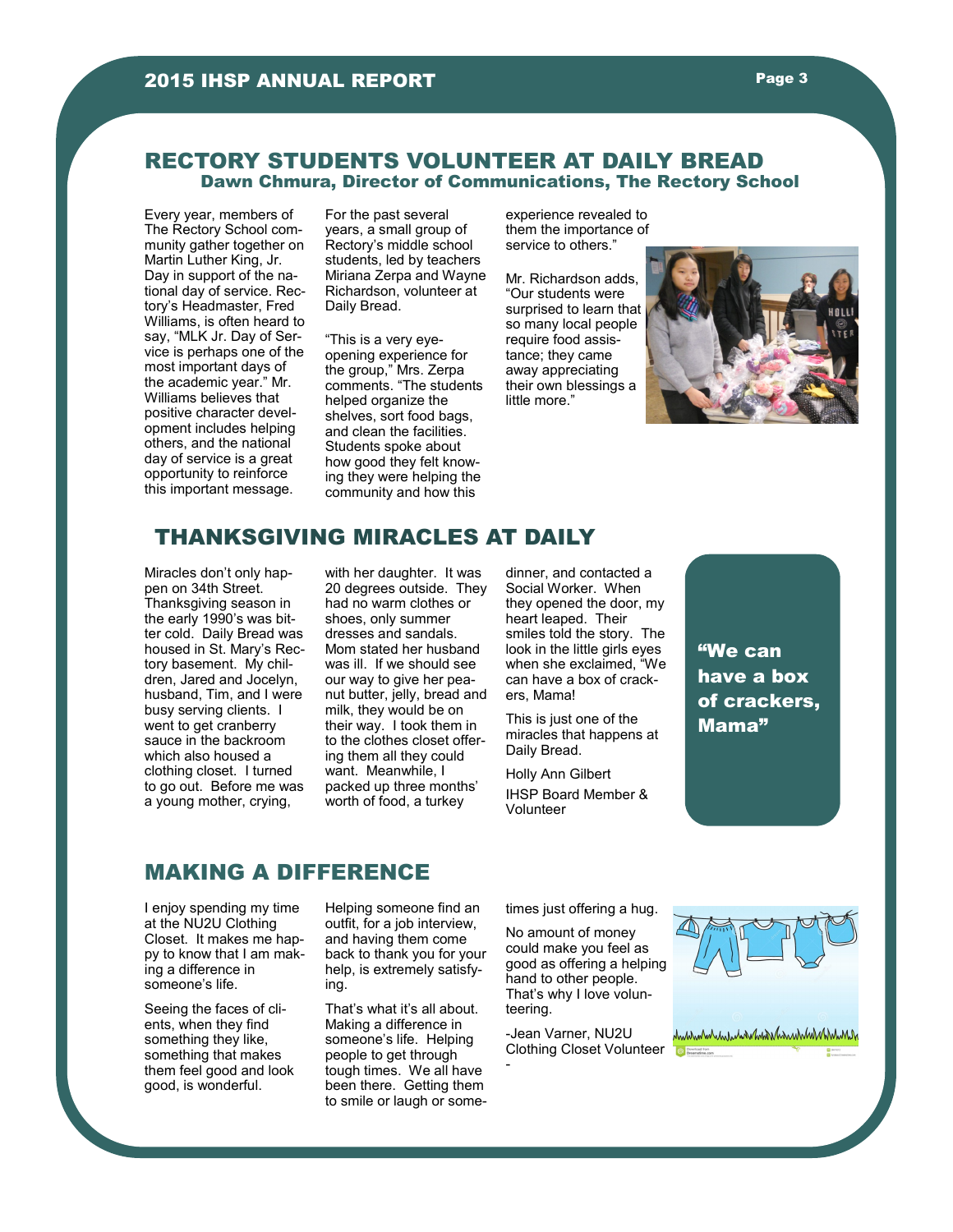

#### NOURISHING NEIGHBORS COUPON PROGRAM

In an effort to provide more nutritious food choices to our IHSP-Daily Bread families, we created the Nourishing Neighbors Coupon Program. The program started with our desire to provide our families with fresh milk. We knew storage would be a problem, so the coupon program was born. Due to its favorable reception, we decided to expand this program and now provide

our families with not only coupons for milk, but also butter, cheese, eggs and fresh or frozen produce. These coupons are redeemable at our partner stores, Putnam Supermarket and Putnam Walmart. Our fresh produce coupons are also redeemable at the Putnam Farmers' Market, for those who prefer fresh, local, farm to table produce. Besides allowing IHSP to provide

nutritious, perishable foods without the need for refrigeration and stock rotation, the coupon program also allows our families the opportunity to make their own choices for their own families, based on their own preferences and needs. In the near future, IHSP plans to add juice to the Nourishing Neighbors Coupon Program.

#### WHY WE DONATE TO IHSP?

"We all only have so much time to leave our mark on the world." My wife and I were at a meeting and the leader asked a woman who was present, her view on the current economic policies being pursued in our society. She responded that 'everything she needed to know about economics' was summed up by a quote she had memorized: Tell the rich of the midnight sighing of the poor…..

We were struck blind by the humility and simplicity of this answer, and realized that from that moment, hence, we, too, would see no other economic policy as being better suited to our world's needs—a world sadly burdened by too much self-righteous ideology, where knee jerk jingoism perpetuates the

right and goodness of the greed of a few over the needs of the unfortunate.

We all only have so much time to leave our mark on the world. To be of those who heard the midnight sighing of the poor is one that we humbly hope to leave behind.

John Etheridge & Lyn Tolar



# DIAPER BANK MEETS NEEDS OF ADULTS

In the beginning of the year I lost my job of 20 years. As you can imagine this was and is still currently the most devastating time of my life. Since that time, we have been relying on my husband's social security and help from SNAP [food stamps] as our primary

source of income. With his health issues of MS and a nerve damaged bladder, I've been trying to find help with his need for under garments/ adult diapers.

While searching online I came across the IHSP-Diaper Bank of NECT. Finding this organization has truly been a blessing for my husband and me. The help that we have been receiving has released so much of my stress. A huge weight has been lifted from my shoulders, knowing that we can turn to this organization in our time of need.

We are continuously thankful for the help we receive as my husband and I work towards getting back on our feet.

-Robert & Tammy Jones-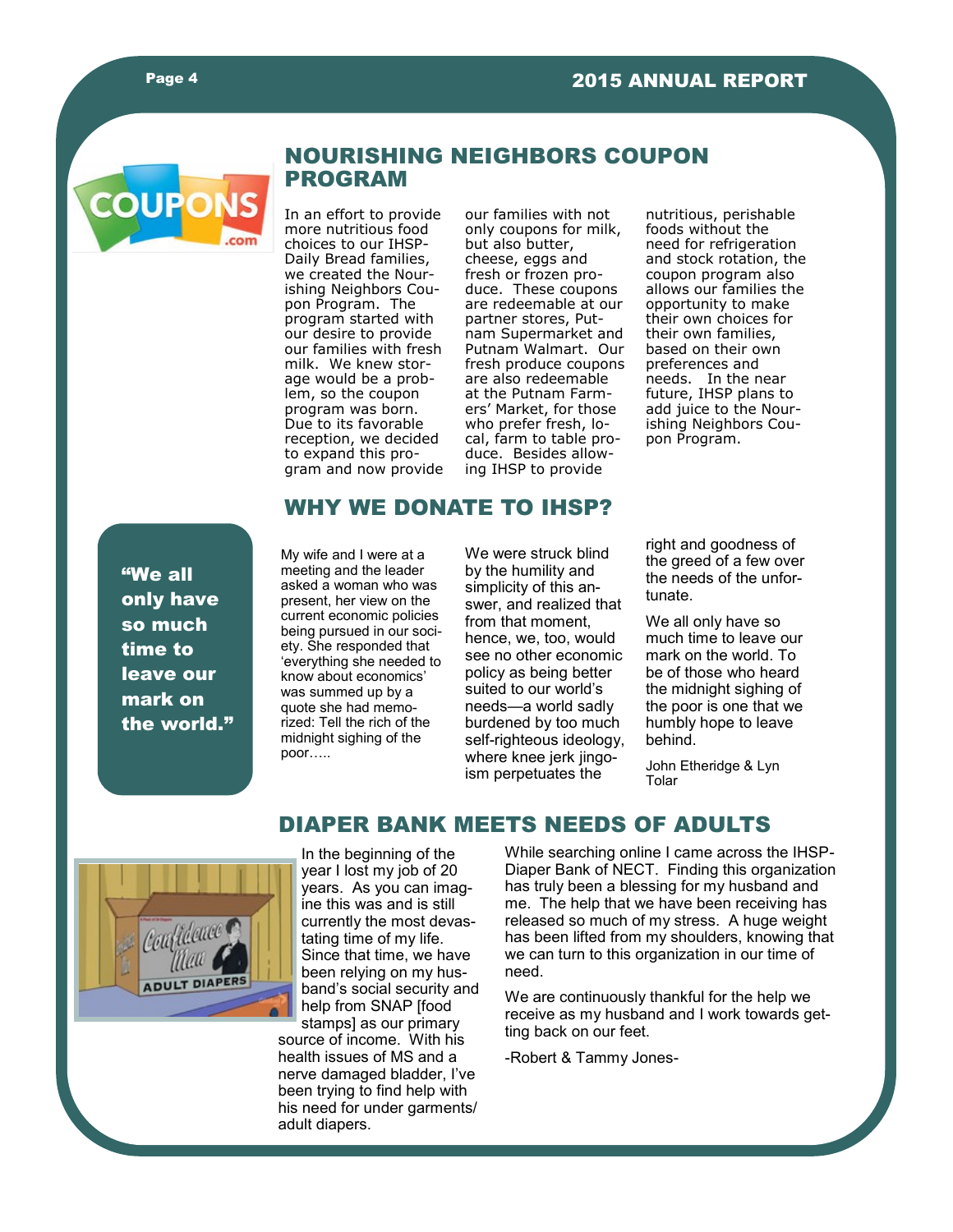#### VOLUNTEERING AT DAILY BREAD

After retiring in 2013, I started volunteering at Daily Bread as a substitute for someone on vacation in 2014 and have been there ever since. My husband, Bill, joined me that summer helping unload the Connecticut Food Bank Truck.

Our reasons for volunteering are many, but the main reason is because of the need we saw. The Bible says that if you see someone in need and say go home, be well fed and do nothing to help them, that your faith is useless.

For us, volunteering is exercising our faith. My dad used to say that actions speak louder than words and we have taken his words to heart.

Since starting in 2014 we have witnessed the need grow substantially for our community. We get to know our clients and hear their stories.

When an older women living on a fixed income shared with me that she has taken in 3 non-related young boys as her own

children and see how thankful she is every time she is there, we just know that we are in the right place.

Thank you IHSP for offering this valuable service to our community.

Terri & Bill Pearsall



#### DIAPERS MAKE A DIFFERENCE

I started to volunteer on Tuesday nights because Kathi Peterson asked me to help Helen—to have a second person there. Why do I continue years later? That's very personal. Forty-four years ago when my first son was born, I could have used it. However, back then there were only food stamps and you had to buy them. We lived in Amston in a house with clay soil and a high water table. Drainage was terrible! Although I had a washer, I recycled every load of wash and rinse water for darker loads and for outdoors. I had the most beautiful dahlias

In winter, we had enough ice out there to skate on. I had a dryer, but put every piece of clothing on the line to save money. My diapers were so threadbare after the third son that I needed 3 at a time and frequent changes. Could I have used diapers?!?

I see myself and my children in the families I meet at the Diaper Bank and I feel blessed that with hard work and perseverance I was able to get a good job, raise my family and now give back to people to make their lives easier. I see parents who

put the needs of their children first and who are so grateful for that one package of diapers they receive each month; parents who bring toys, books, clothes, and food they can't use so that someone else can be helped; people who are working or looking for jobs and doing all they can to keep afloat; people who, despite seemingly unmanageable situations, are not defeated! I give thanks to Helen and to our families every Tuesday night. They are a joy to be with.

-Rev. Barbara Schreier-

## LOVE YOUR NEIGHBOR

My husband and I prefer to keep our charitable giving on the local level.

The people served by IHSP are our neighbors. Jesus said "Love your neighbor as you love yourself."

I keep that in mind as I consider that ,at any time, we could need IHSP help as well.

As an occasional volunteer at Daily Bread, I have seen how difficult it is for people when they have to reach out, and having local people

to lend a hand seems to make it easier.

-Audrey Hussey-

"I see myself and my children in the families I meet at the Diaper Bank and feel blessed. I'm now able to give back to others to make their lives easier."